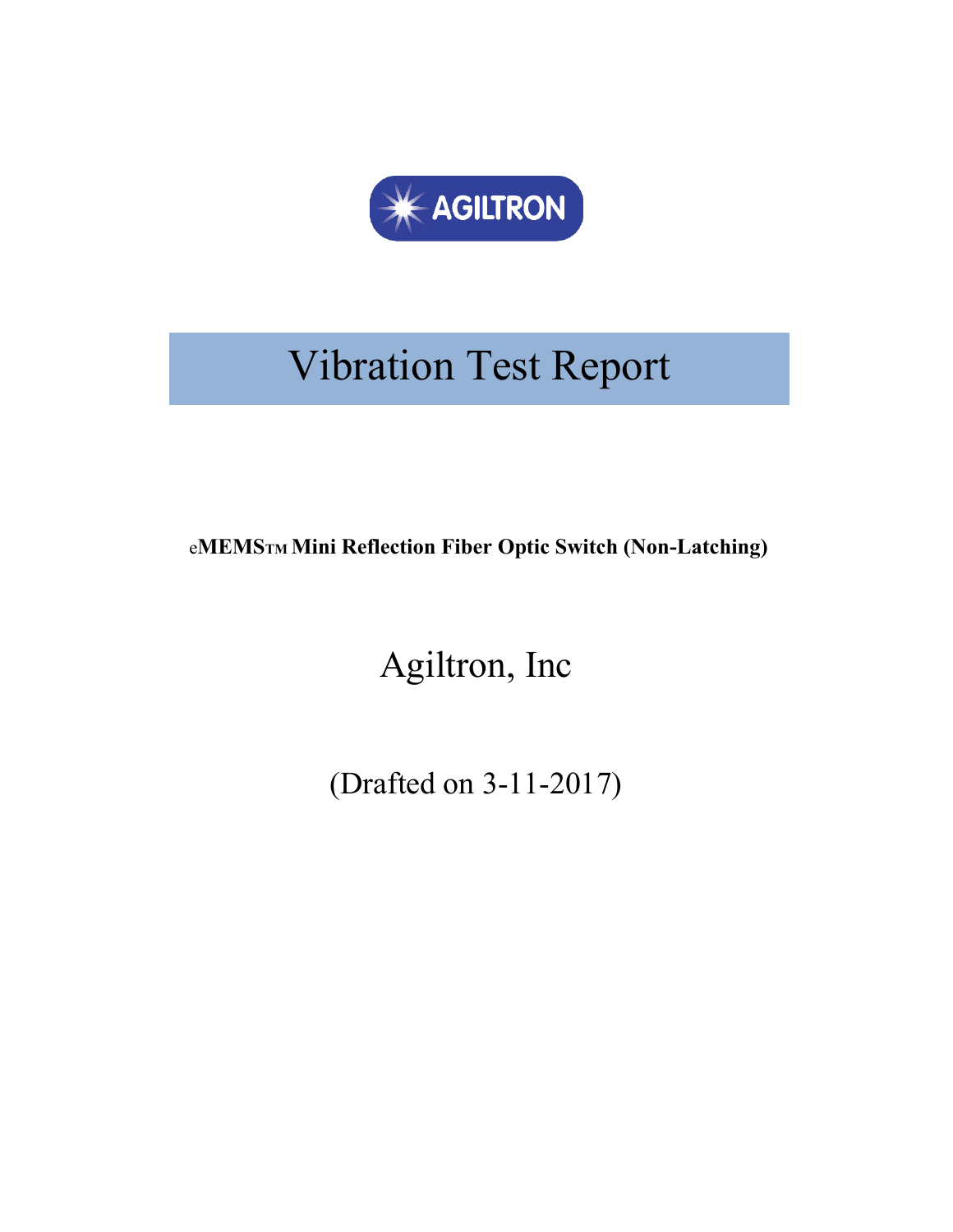# **1 Overview**

We are specialized in producing thermally actuated *et*MEMSTM at the in-house 150mm wafer fabrication facility located at Woburn headquarter. This capability allows us to reduce the fabrication cost through tight control of manufacturing yield and quality and continuously improve the performance of our MEMS-based products through the combination of design and process improvements. Moreover, we have developed vision-based automatic wafer testing tools that ensure each individual MEMS chip's dynamic performance and quality.

Conventional MEMS are based on electrostatic actuation that is prone to electrical charge buildup induced drift and moisture-induced electrical shorting requiring expensive hermetic sealing. Photonwares' MEMS is based on the electro-thermal driven actuation principle. Our unique etMEMSTM design provides advantages for fiber optic components, including:

- Large actuation force over mm
- Low direct driving voltage  $\leq 5V$
- A few fabrication steps, high yield
- No need for a hermetic package
- Intrinsic tolerance to EDS

Our MEMS switches and VOAs are based on single crystalline silicon, exceptional material that does not deform, fatigue, or wear out over time, and its dimensions and mechanical properties are immune to stress unless a critical fracture stress level or a permanent deformation high temperature is reached. Data results from testing show that Photonwares MEMS switches and VOAs still work within specifications after many billion cycles.

We have performed vibration tests on the *et*MEMSTM 1x2 Mini Reflection fiber optic switch (PN: MURS-125211131). This switch connects optical channels by redirecting an incoming optical signal into a selected output optical fiber. This is achieved using a patented *et*MEMSTM configuration and activated via an electrical control signal.

This report briefs the vibration (1G & 200Hz) results in operation about the *et*MEMSTM family of non-latching switches. All of the *et*MEMSTM non-latching products have switch cores with the same design and process and have similar package design and manufacturing process as well. Thus, it is not necessary to run the vibration tests for each product of this family. The 1550nm 1x2 non-latching *et*MEMSTM Mini Reflection version (PN: MURS-125211131) was selected for the vibration tests in operation. By similarity, the other products of this family will be automatically qualified with this module, including all available configurations (1xN, Nx1, 2x2, etc.), wavelength range options, and input/output fiber and connector options. A schematic and functional diagram of the *et*MEMSTM 1x2 Mini Reflection switch is shown in [Figure 1](#page-2-0) below.

The first reflection is performed by the MEMS mirror without the voltage, while another reflection is performed by a fixed mirror with 4.5V applied to move the MEMS mirror out of the optical path.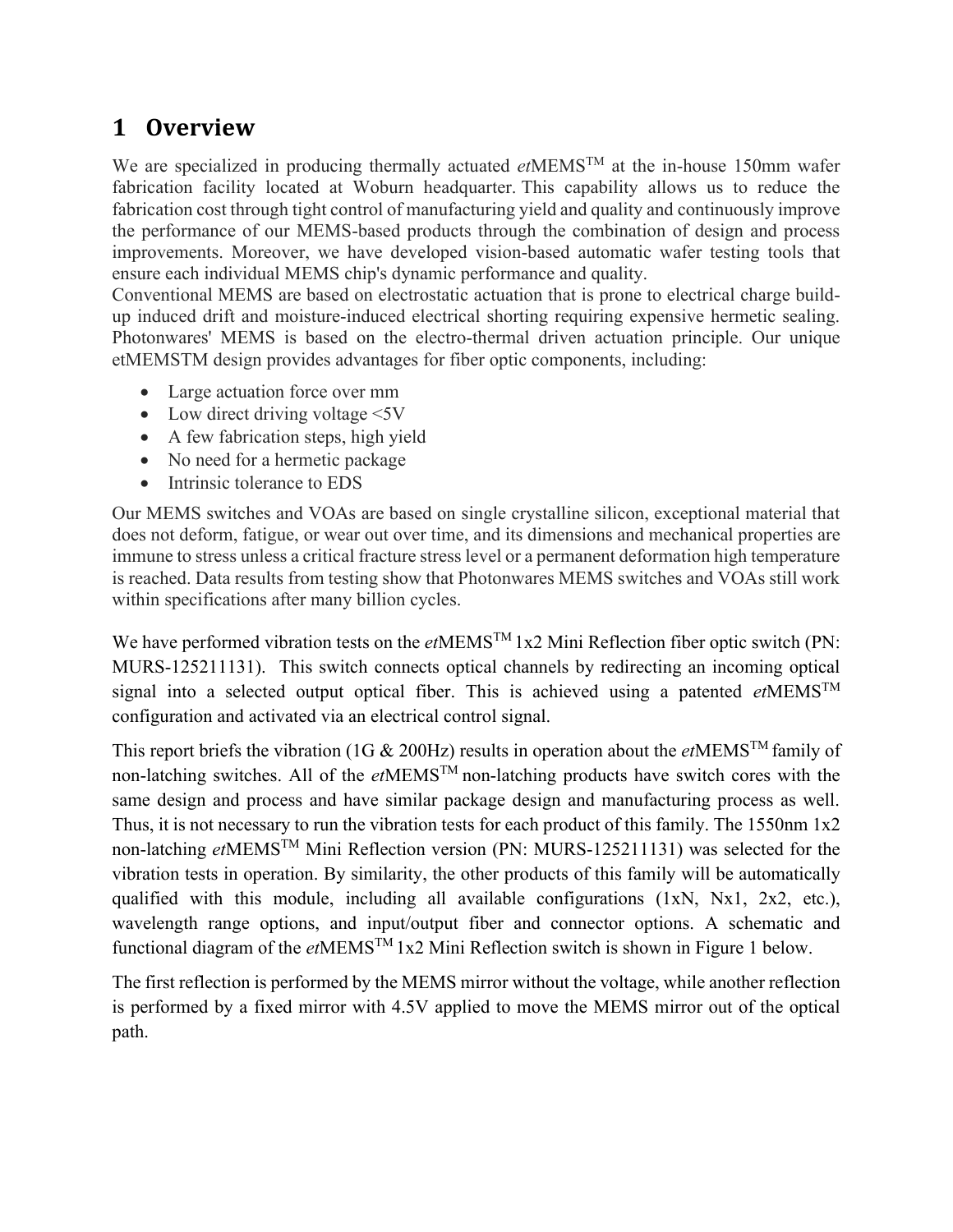

*Figure 1: Schematic and functional diagram of etMEMSTM 1x2 Mini Reflection Switch*

# <span id="page-2-0"></span>**2 Test Orientation**

Experimentally, it was verified 1) Neglectable impaction of vibration on insertion loss along x and y-axis because the vibration is parallel to mirror surface while the mirror is much larger than optical beam reflected; 2) the vibration along Z-axis may change the mirror' angle, which causes the misalignment of the reflected beam to the output collimators.



*Figure 2: Orientation definition on MEMS switch* So, the vibration test was performed along Z-axis only.

#### **3 IL Frequency Response**

In order to assess the vibration impact on insertion loss (IL) in operation, IL was scanned first over the frequency from 100Hz to 1000Hz with the acceleration of 1G on the vibration test station. One typical result of the insertion loss (IL) vs frequency is shown in [Figure 3.](#page-3-0) The scale of IL and frequency scale is in log. The resonant frequency is  $\sim$ 700Hz in Z-axis.